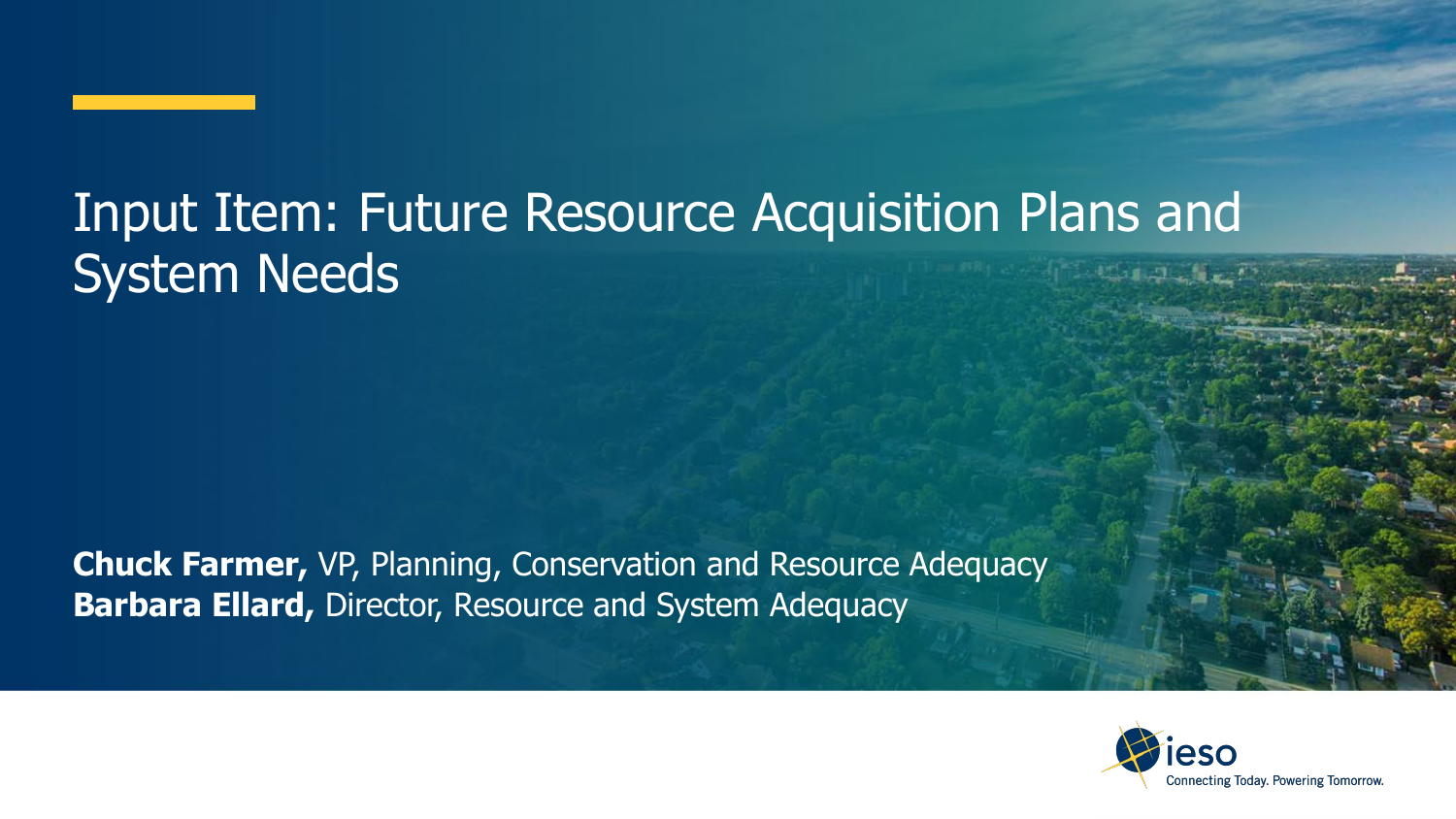#### Purpose

- In this presentation, the IESO will provide:
	- Early insights for the 2021 Annual Planning Outlook
	- Update on the development of the medium and the long-term procurements
- Input will be sought on the connection between planning and resource adequacy tools, with a focus on the long term RFP

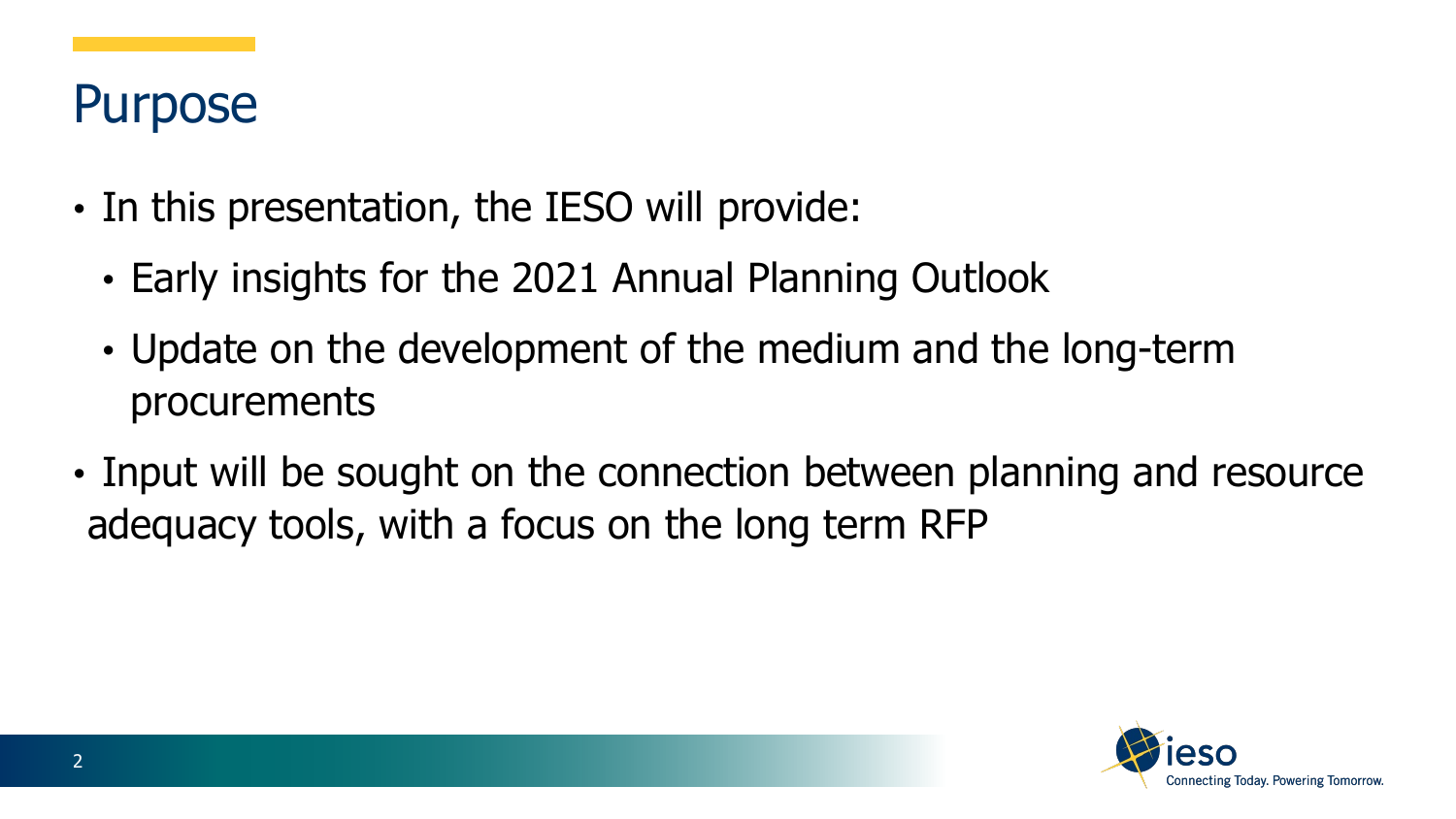### Reliability is at our Core

- The IESO recognizes that our initiatives are **interrelated** and build on one another
- As the sector, businesses, policies and technologies continue to **evolve**, the IESO will need to adapt and adjust to these changing landscapes
- In order to create effective **alignment** and ensure efficient delivery, we need to continue to put reliability at the centre
- We recognize that **uncertainty** is here to stay and remaining **flexible** and adaptable will be key
- It will be important that we focus on **progress** and build on lessons learned from the past
- We cannot lose sight of our goal to meet **reliability** needs **cost-effectively** to guide us in this journey

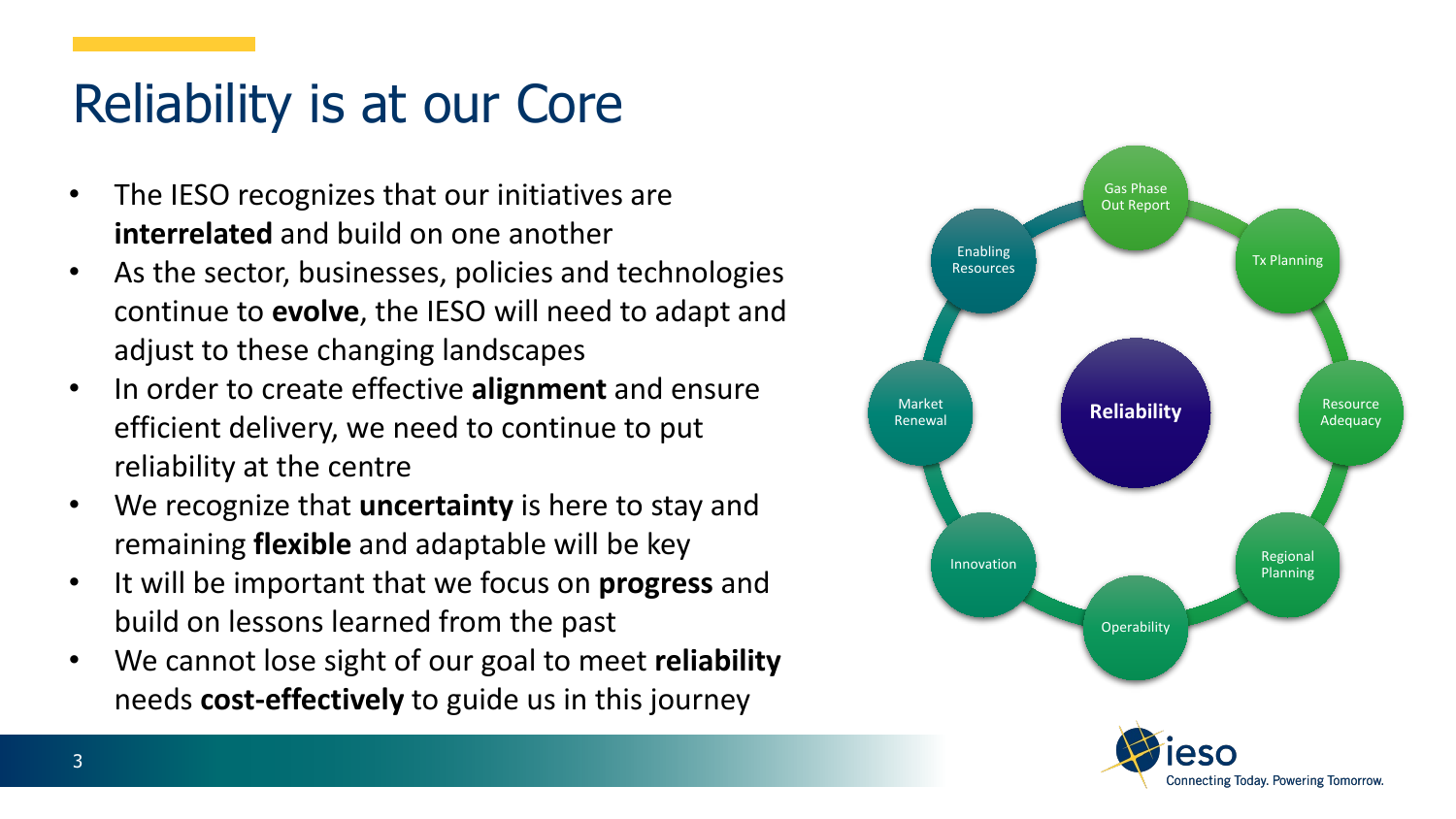# Bringing it all Together

- The IESO will leverage our planning activities and products, including the Annual Planning Outlook, to identify system needs
- The Resource Adequacy Framework outlines the tools available to acquire resources
- The Annual Acquisition Report will identify how to acquire the resources to meet those needs
- This is an annual process that allows IESO to adjust and readjust as circumstances change



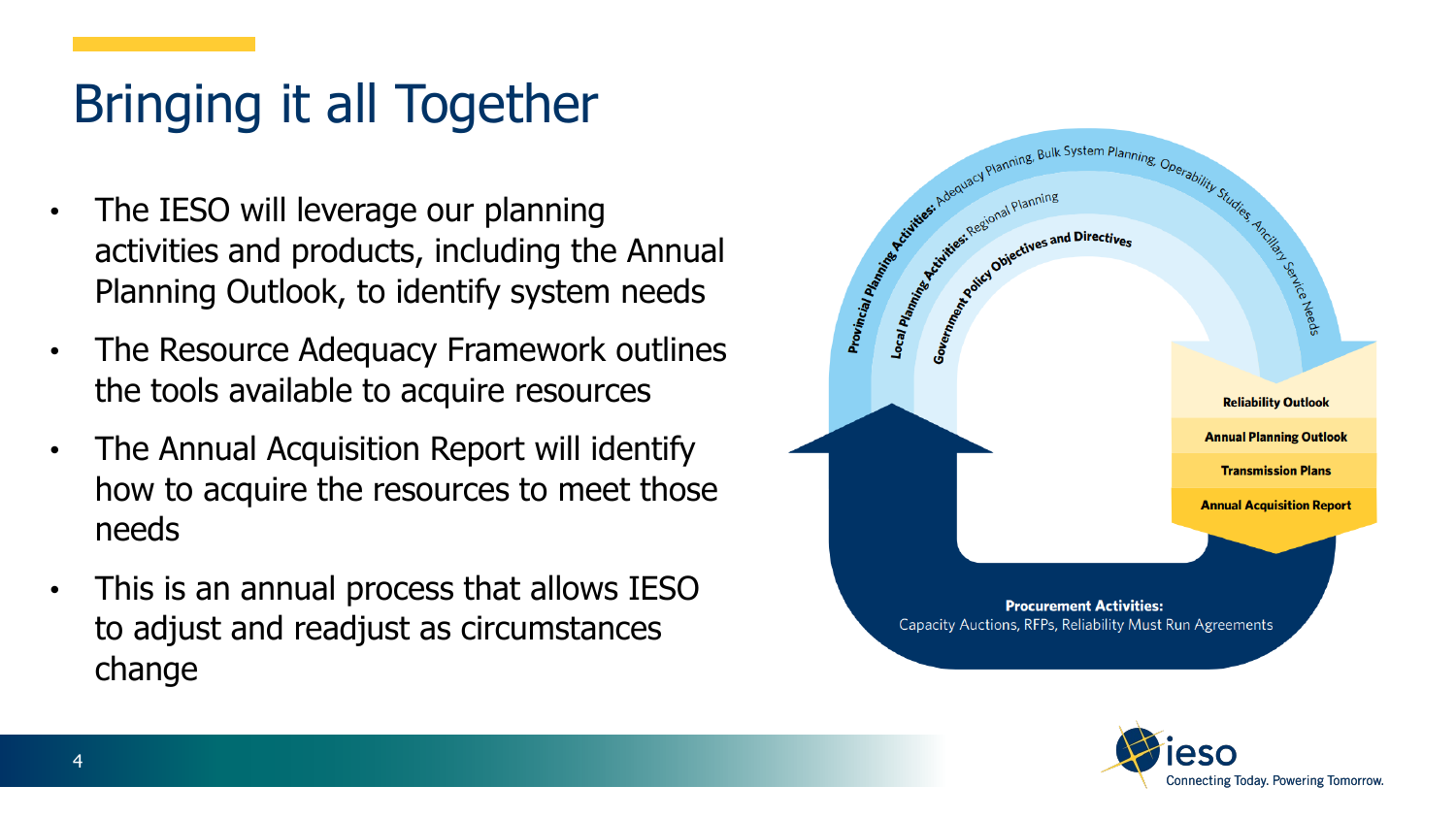#### 2021 Annual Planning Outlook: Early Insights

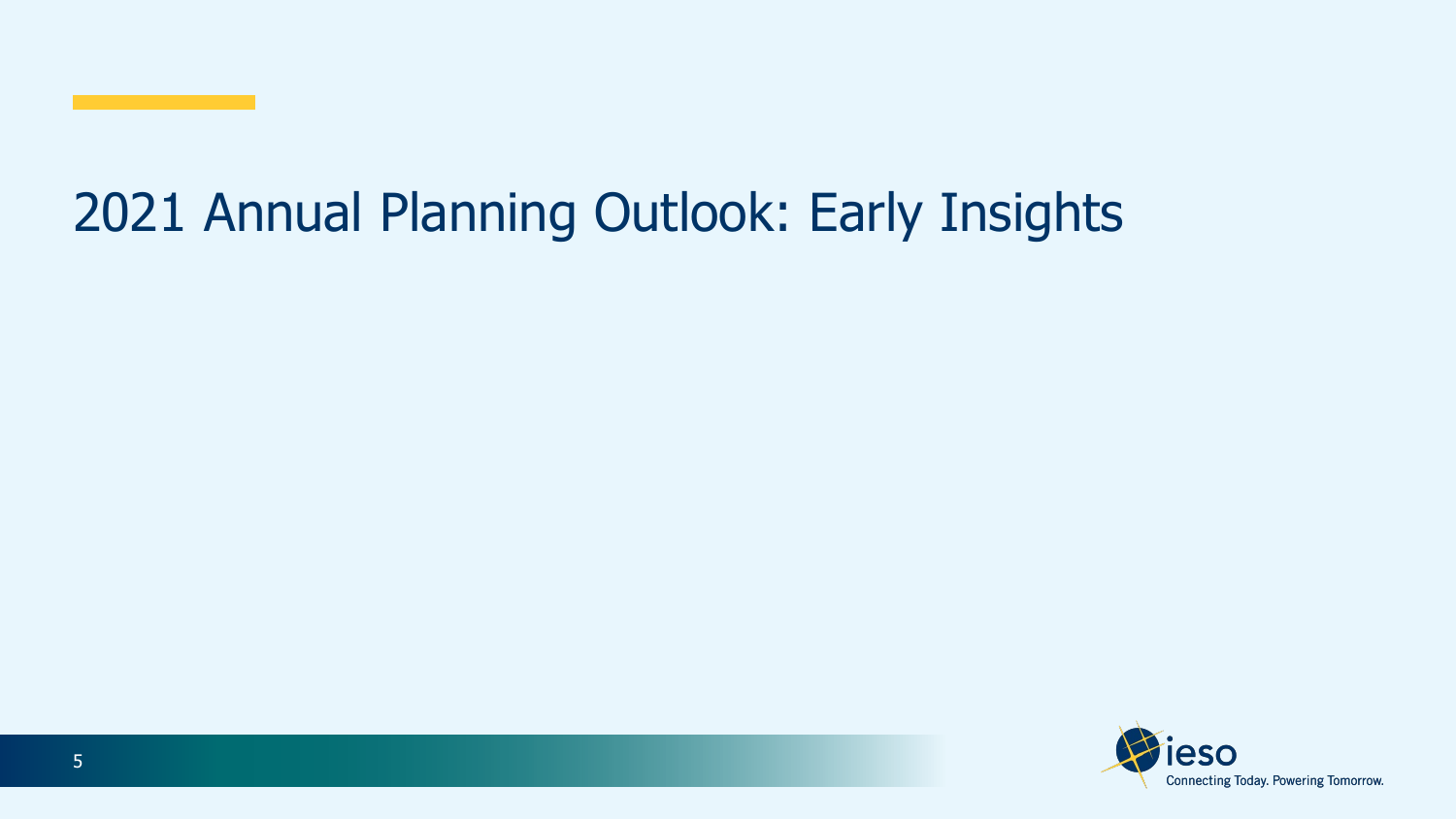#### **Context**

- The [Annual Planning Outlook](https://www.ieso.ca/en/Sector-Participants/Planning-and-Forecasting/Annual-Planning-Outlook) provides an assessment of the energy landscape – to help understand potential changes in demand and available supply that will help the IESO shape its plans to meet future needs.
- This year, the province's electricity system is shifting into a period of sustained demand growth with an increasing focus on decarbonization, requiring action on a number of fronts.
	- Demand for electricity is rising economic growth coming out of the pandemic, with electrification from other sectors, is driving energy use up across the province See appendix for more detail on the APO findings

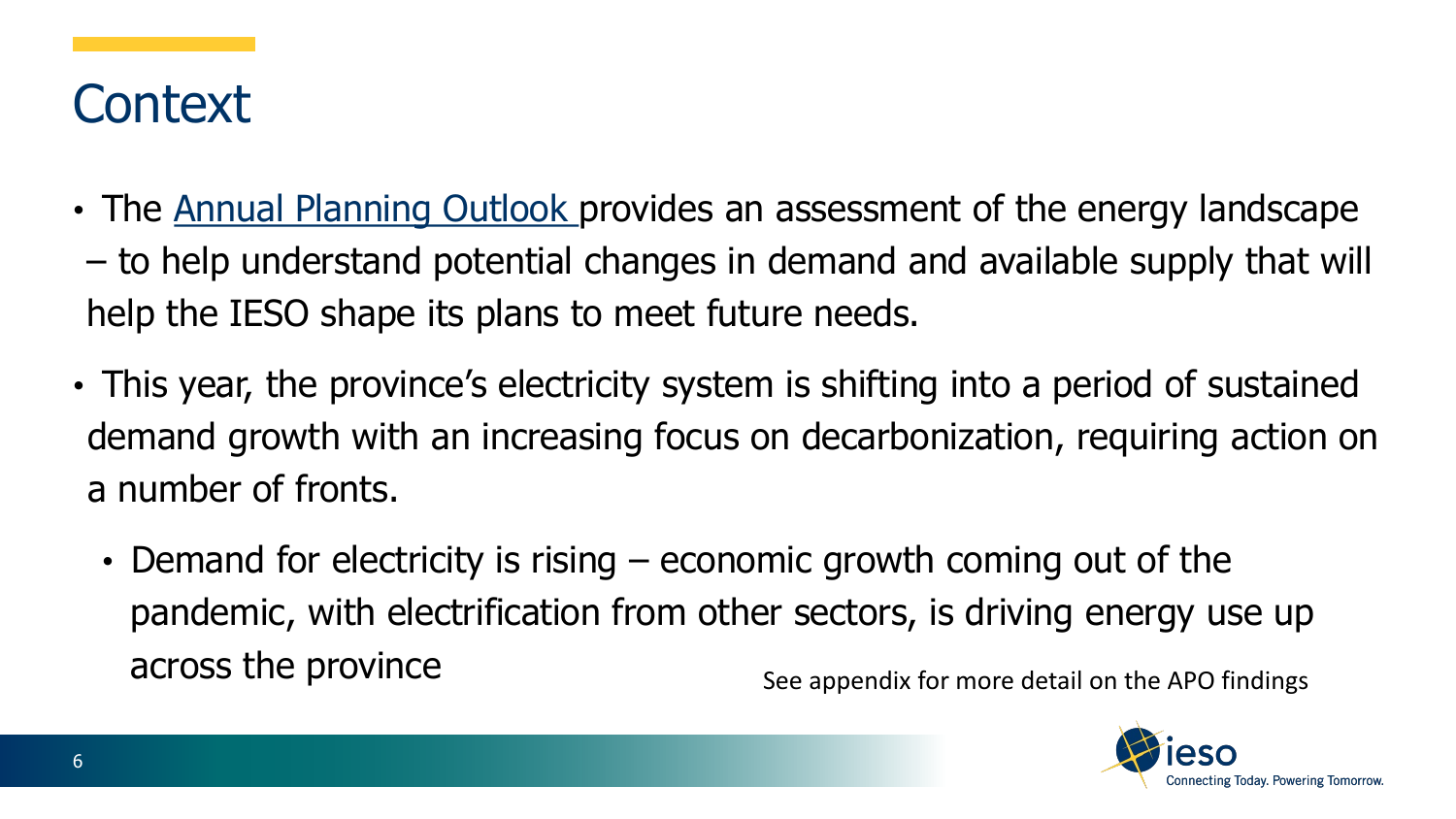# Context (2)

- On the supply side, nuclear refurbishments and retirements are creating medium-term capacity shortfalls which can be managed by existing supply. Yet, longer-term needs are creating opportunities to open the system up further to new supply options and new ways to procure and integrate them.
- At the same time, the IESO is exploring a potential moratorium on new gas generation in the province as well as a pathway for a complete phase out.

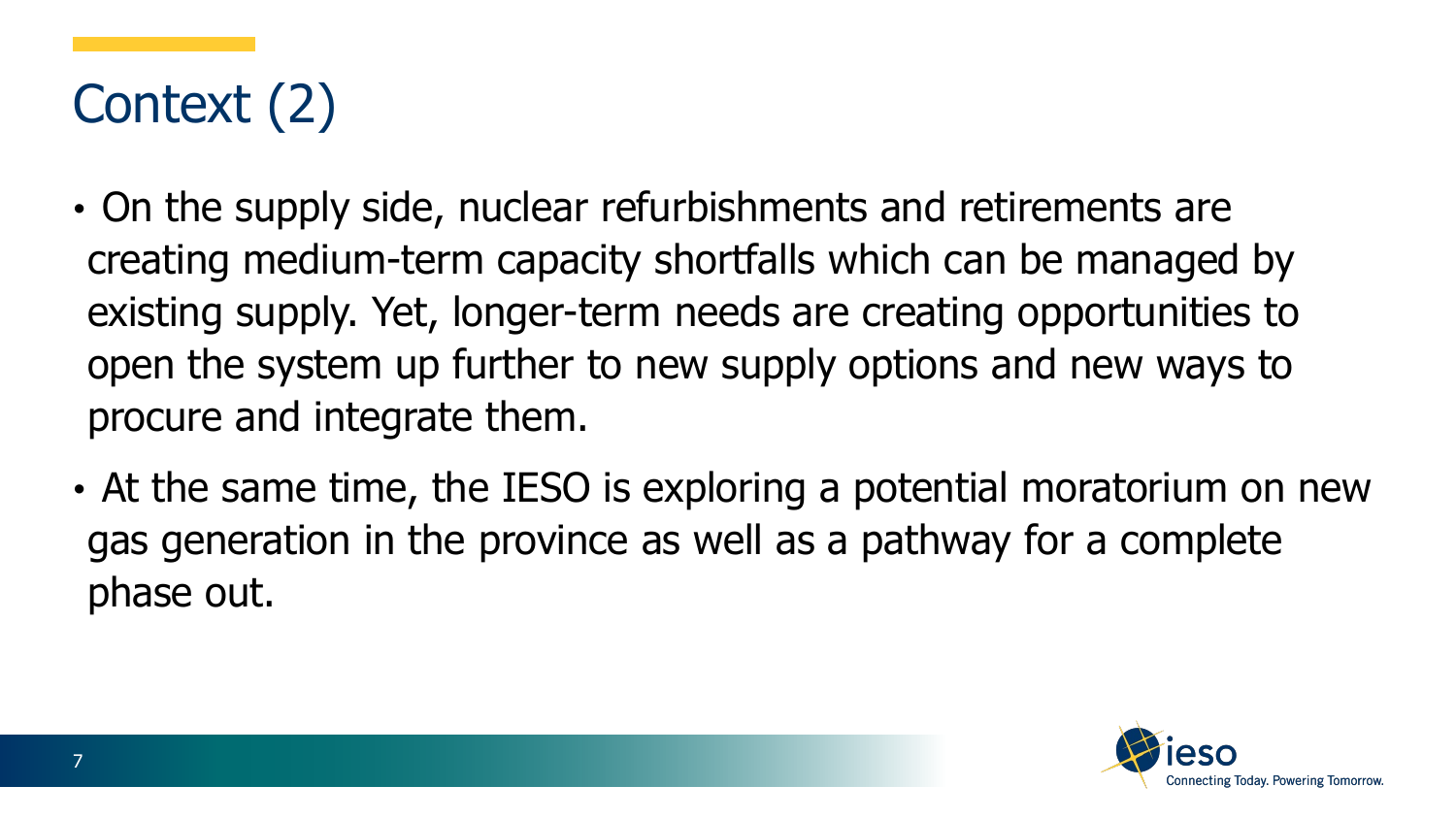## Early Insights

- Ontario is entering a time of marked electricity demand, growing faster than anticipated in the last APO
	- growth in the industrial, mining and agricultural sectors, as well as transportation electrification, are leading to higher electricity demand than Ontario has seen in decades.
- Projected demand from electrification of transportation is forecast to grow an average of 20 per cent a year
	- driven by commitments for electrification, including large transit projects and public policy support for industrial and consumer sectors

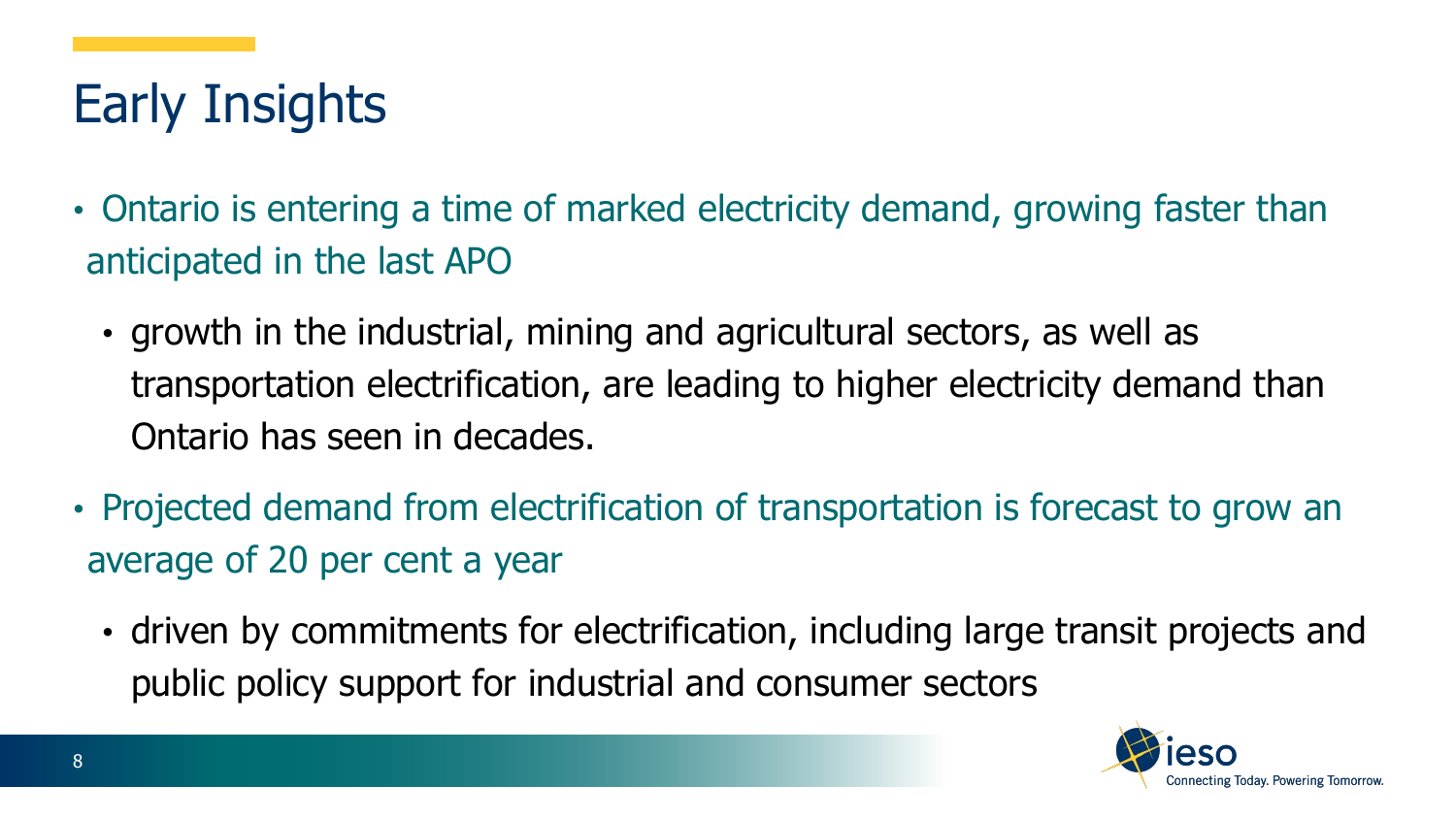# Early Insights (2)

- Future policy decisions and economic growth mean long-term demand has the potential to be much higher
	- Driven by possible further government policies towards electrification, and large industrial sector projects emerging as a result of economic growth
- The supply mix in coming years could look very different
	- Resource outlook includes considerable change through the 2020s and early 2030s due to the combined effect of nuclear retirements, refurbishment outages, and expiring contracts/commitments

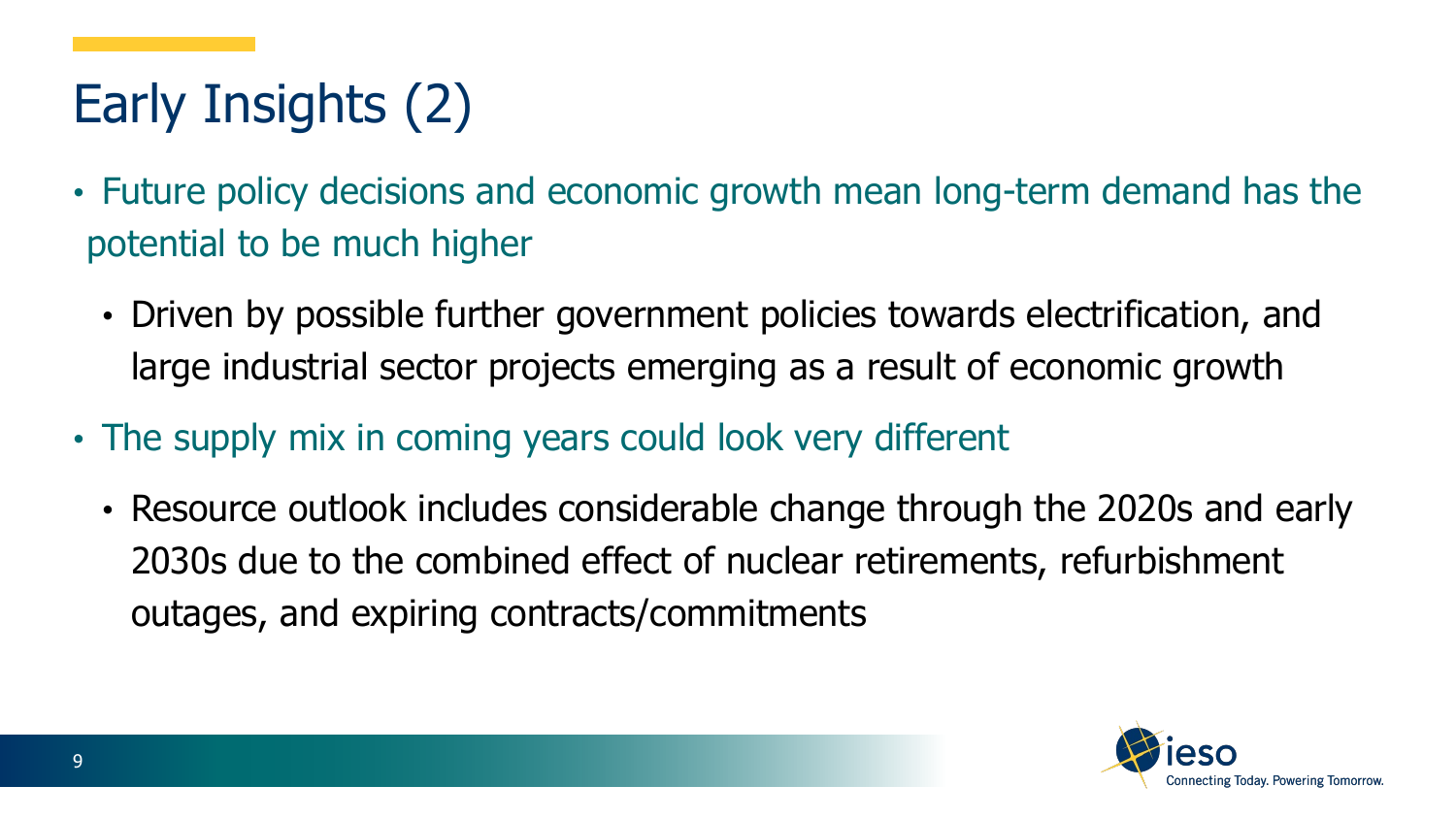# Early Insights (3)

- Accelerated growth is happening in parts of the province that will need transmission support or local supply.
	- Pickering's retirement and Darlington refurbishments will create a regional capacity gap requiring new resources before 2030, while mining and industrial electrification are creating pockets of regional demand that will require integrated plans – community input will be critical

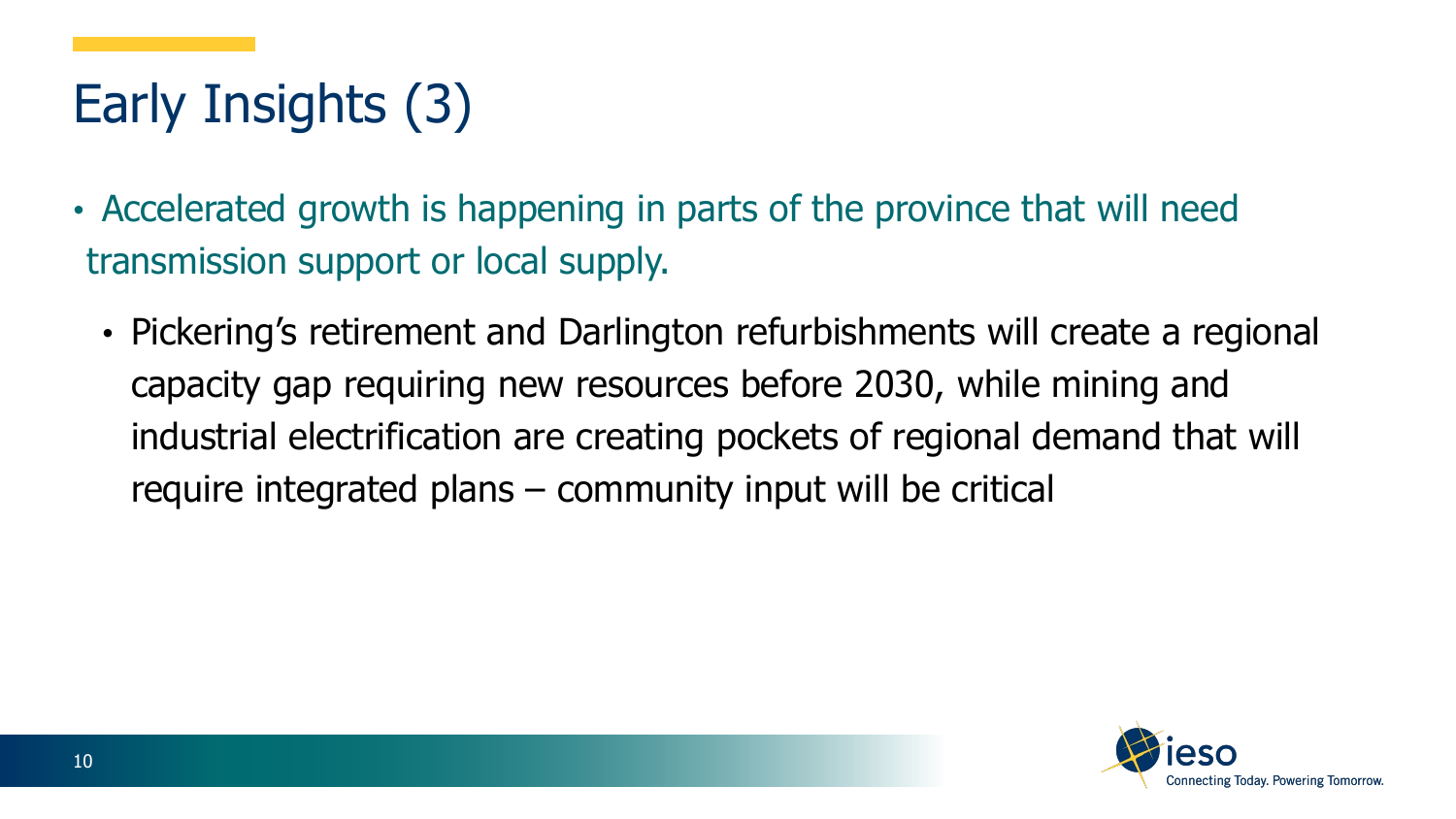#### Resource Adequacy Framework

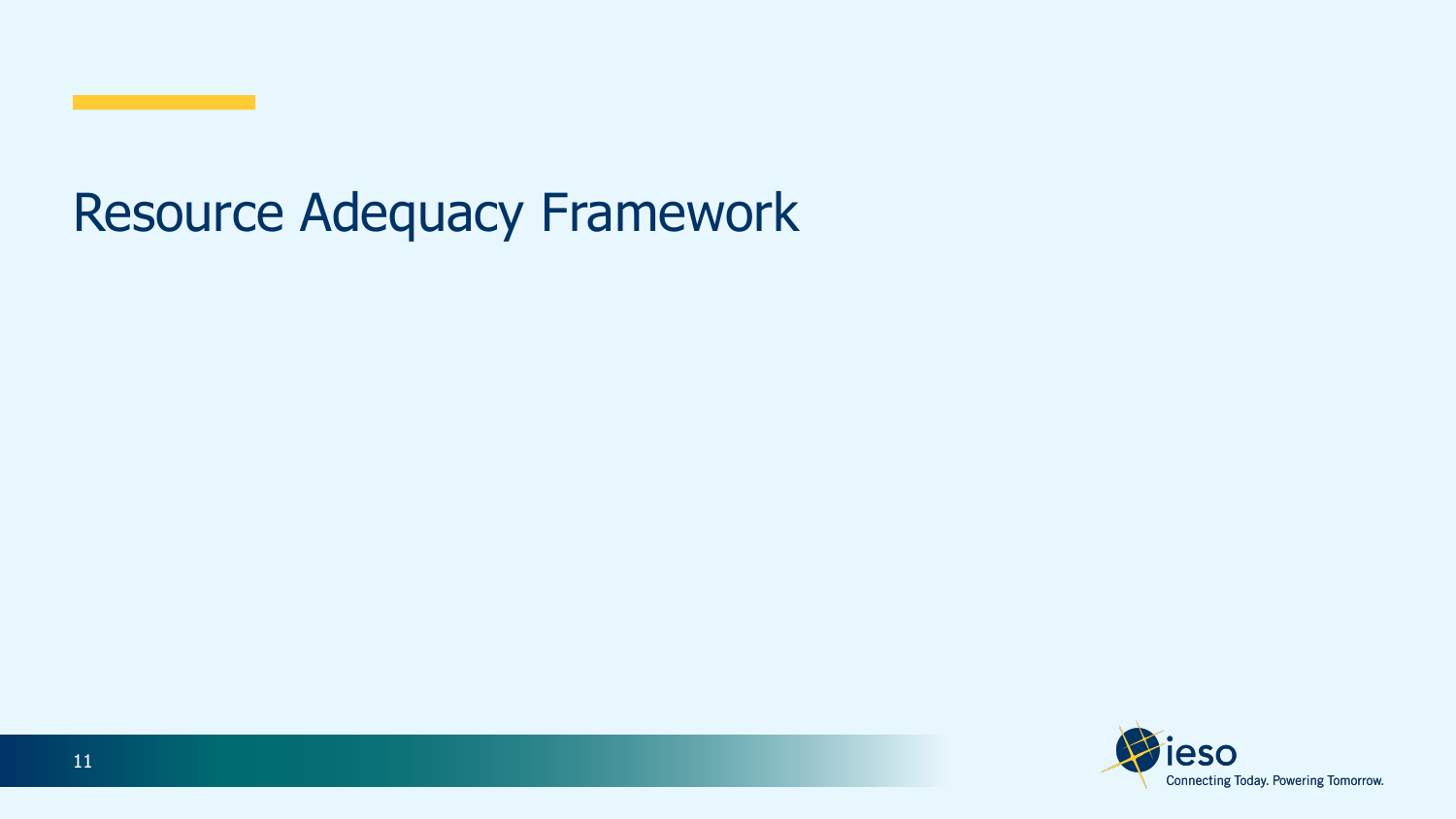#### **Context**

- The Resource Adequacy Framework has established new processes to identify and then act on future needs
- The framework provides more transparency and clarity around needs, but also how the IESO arrived at identifying and expects to meet those needs, so that the sector can anticipate and respond
- As Ontario's electricity system continues on its path of fundamental transformation, the speed of change will be influenced by public policy, growing experience and improvements in new technologies, consumer preferences and economic drivers – and the Resource Adequacy Framework will support it

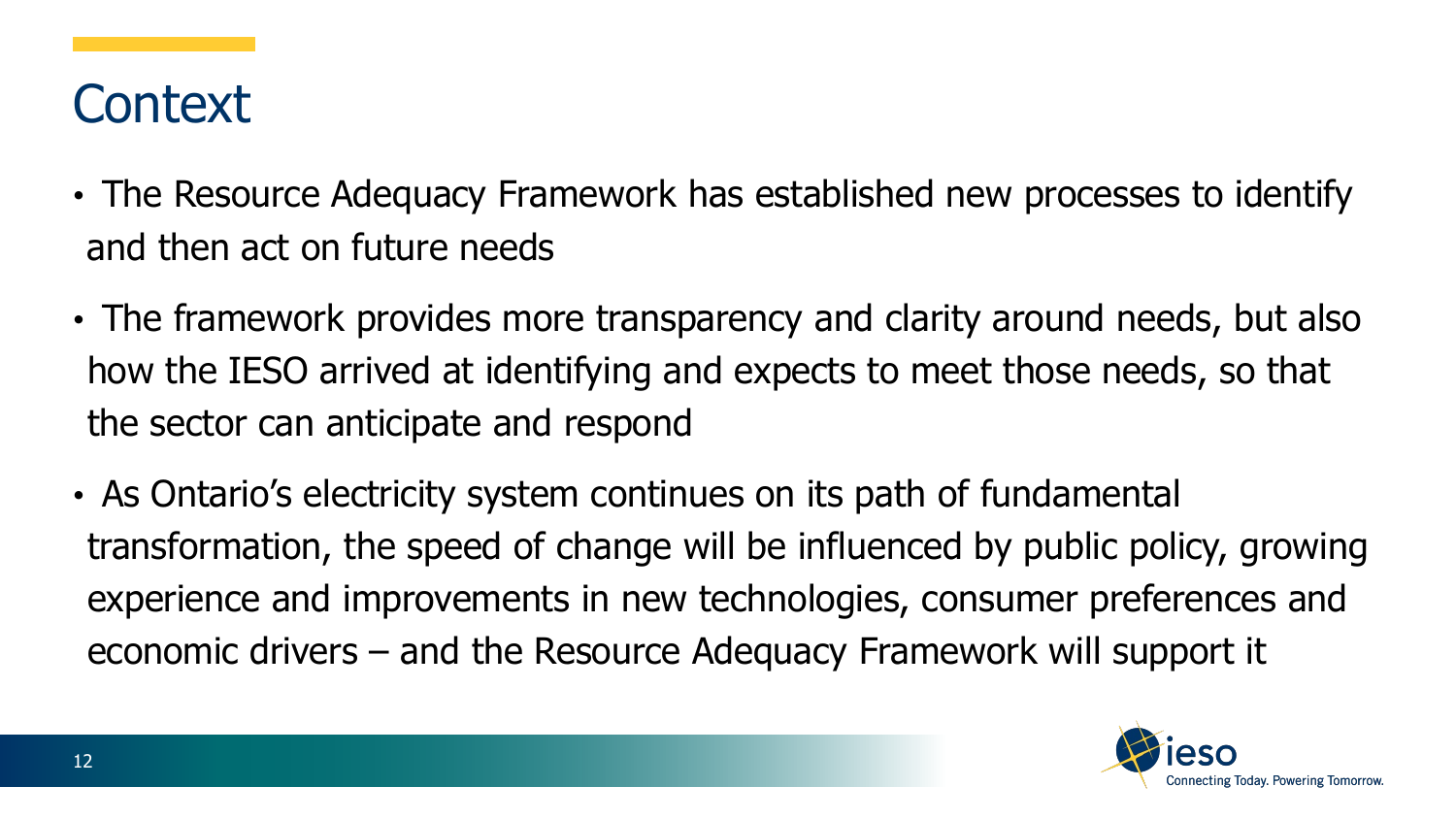#### Operationalizing the Framework

- The IESO has engaged with stakeholders on the Resource Adequacy framework, and [subsequently begun to operationalize it through the issuance of the first Annual Acquisition](https://www.ieso.ca/en/Sector-Participants/Planning-and-Forecasting/Annual-Acquisition-Report)  Report and the initiation of procurement activities
- The framework outlines the IESO's transition to a product/service based acquisition framework that is centered on meeting power system reliability needs in a cost-effective manner
- The approach will introduce elements of flexibility into Ontario's supply mix, while providing certainty through a cadenced procurement approach
- The 2022 medium-term RFP is the first in a series of medium-term RFPs and will procure capacity from existing resources, with commitments starting in 2026
- The IESO will also be launching an engagement on the long-term RFP, which will be focused on new and incremental resources that can come into service 2026-28
- The Capacity Auction will continue to play a pivotal role in providing a more flexible approach to balancing our forecasted needs on annual basis

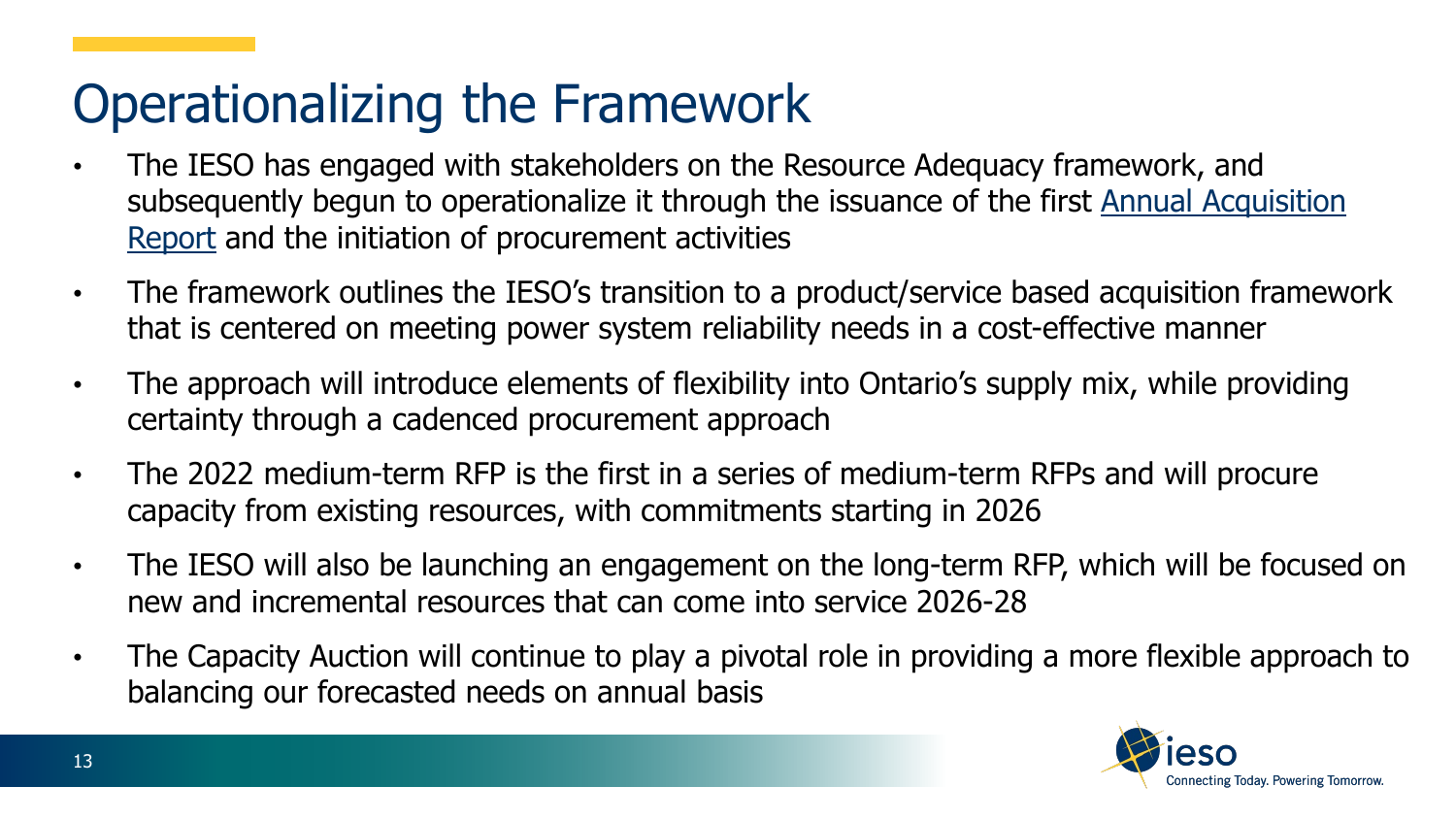### Overview of the RA Framework

Timelines are illustrative



Capacity Auction as Short-term Balancing and Bridging Mechanism

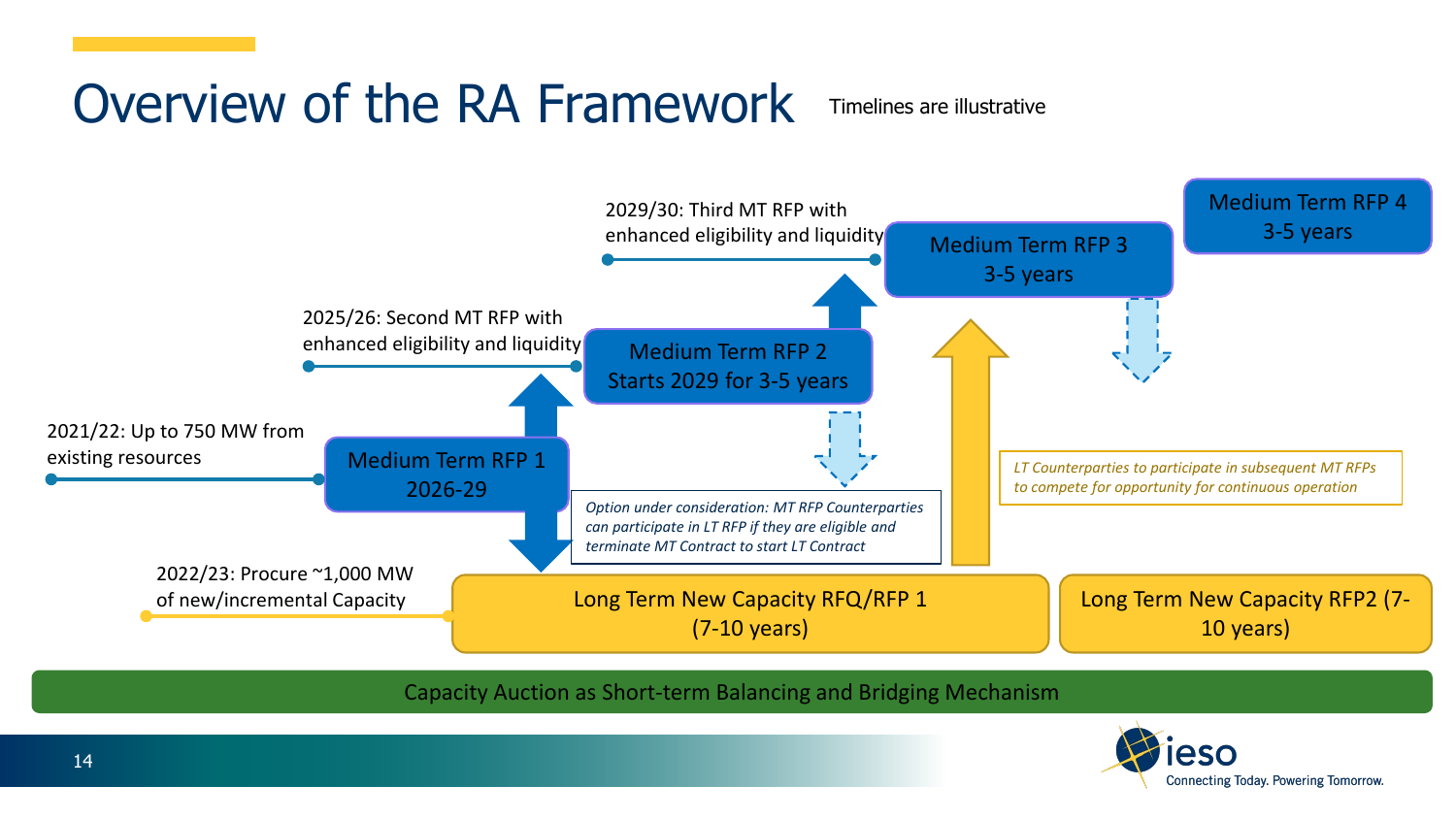#### Meeting Ontario's Long Term Needs

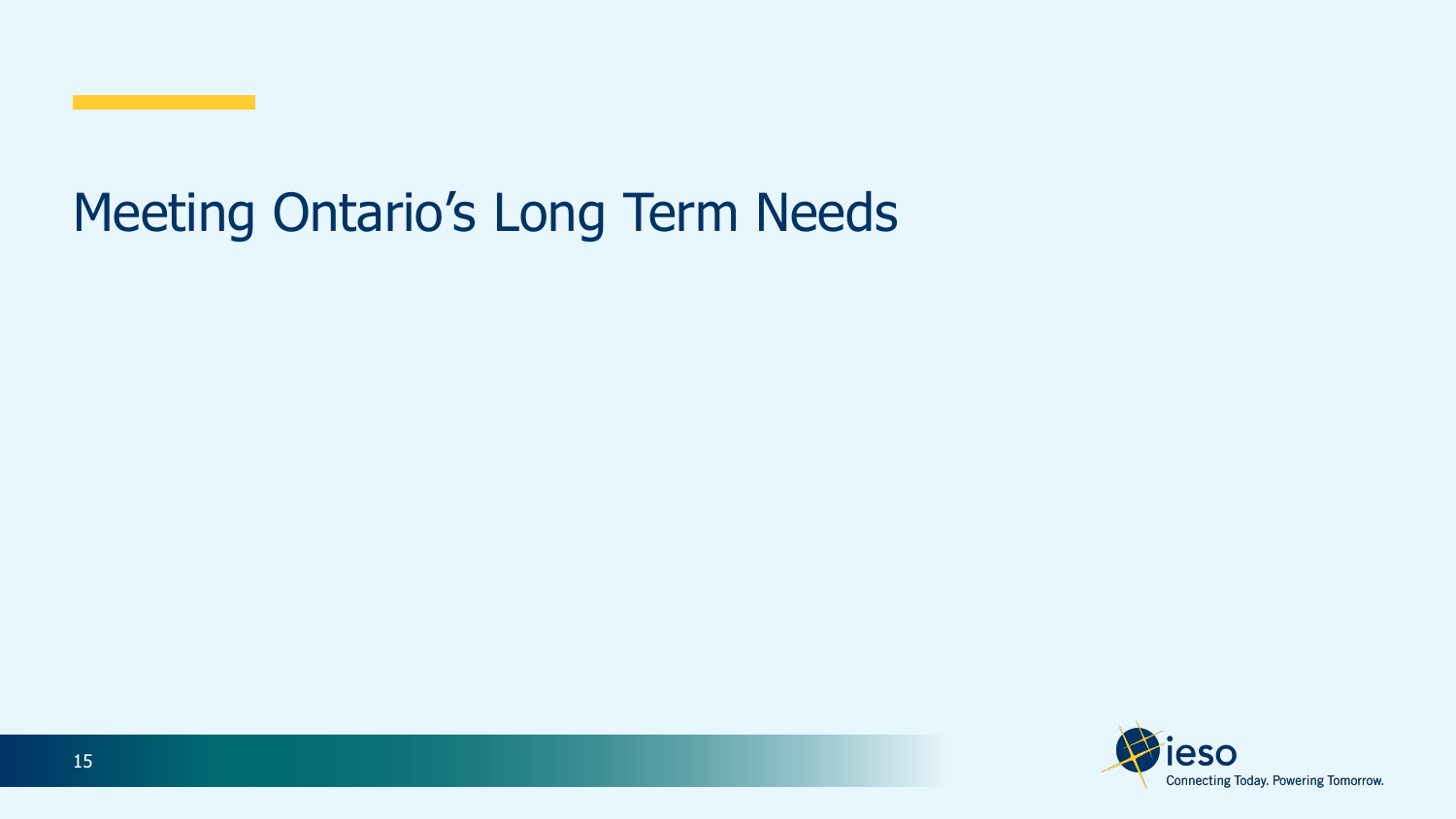### Medium Term RFP Overview

- A first-ever medium-term RFP for up to 750 MW will be issued in early 2022 to bridge capacity gaps created by expiring contracts
- This RFP to last 3 years with a potential 2 year extension will be open to existing generators
- Eligible facilities will include existing generators/storage facilities (contracted/off-contract), merchant resources, uprates to existing facilities
- Pathways to the LT RFP will be identified for participants that wish to make additional investments in upgrades or install new energy storage resources
- This effort will hold the province's system whole and reliable, as it prepares for greater transformation, and future needs that will emerge later in the decade

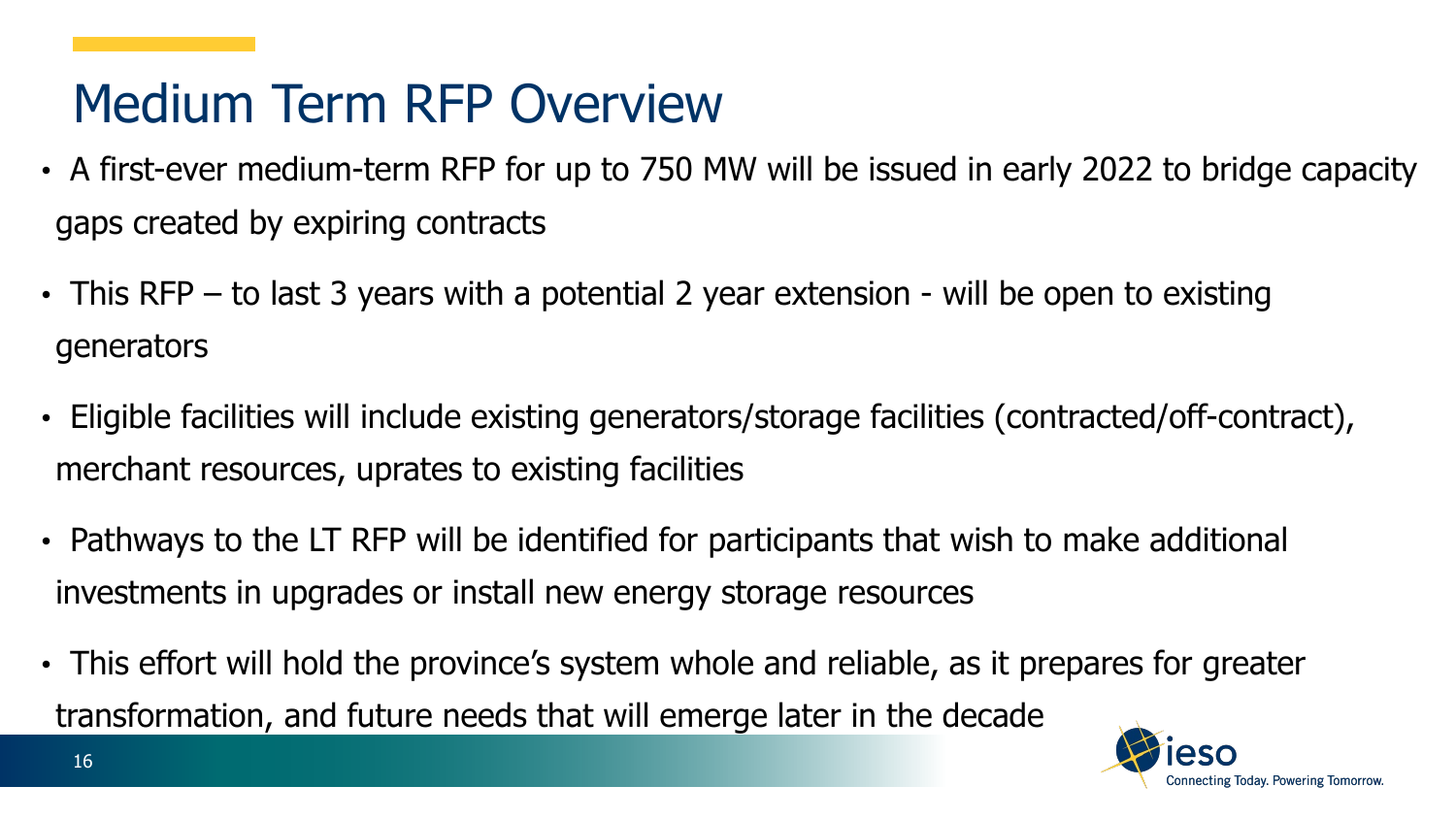### Long-Term RFP Overview

- Over the long term Ontario will need additional capacity, likely greater than 1,000 MW, that could be satisfied using a wide range of both conventional and emerging resources
- The long-term RFP will provide a significant opportunity for new and incremental supply, allowing for longer commitment periods to provide certainty for larger capital investments
- The proposed long-term RFP will provide commitments between 7 and 10 years to provide investors with a higher level of certainty to make investments in new and incremental resources
- It will employ a two stage procurement process that will include a Request for Qualifications (RFQ) stage, followed by a Request for Proposals (RFP) stage

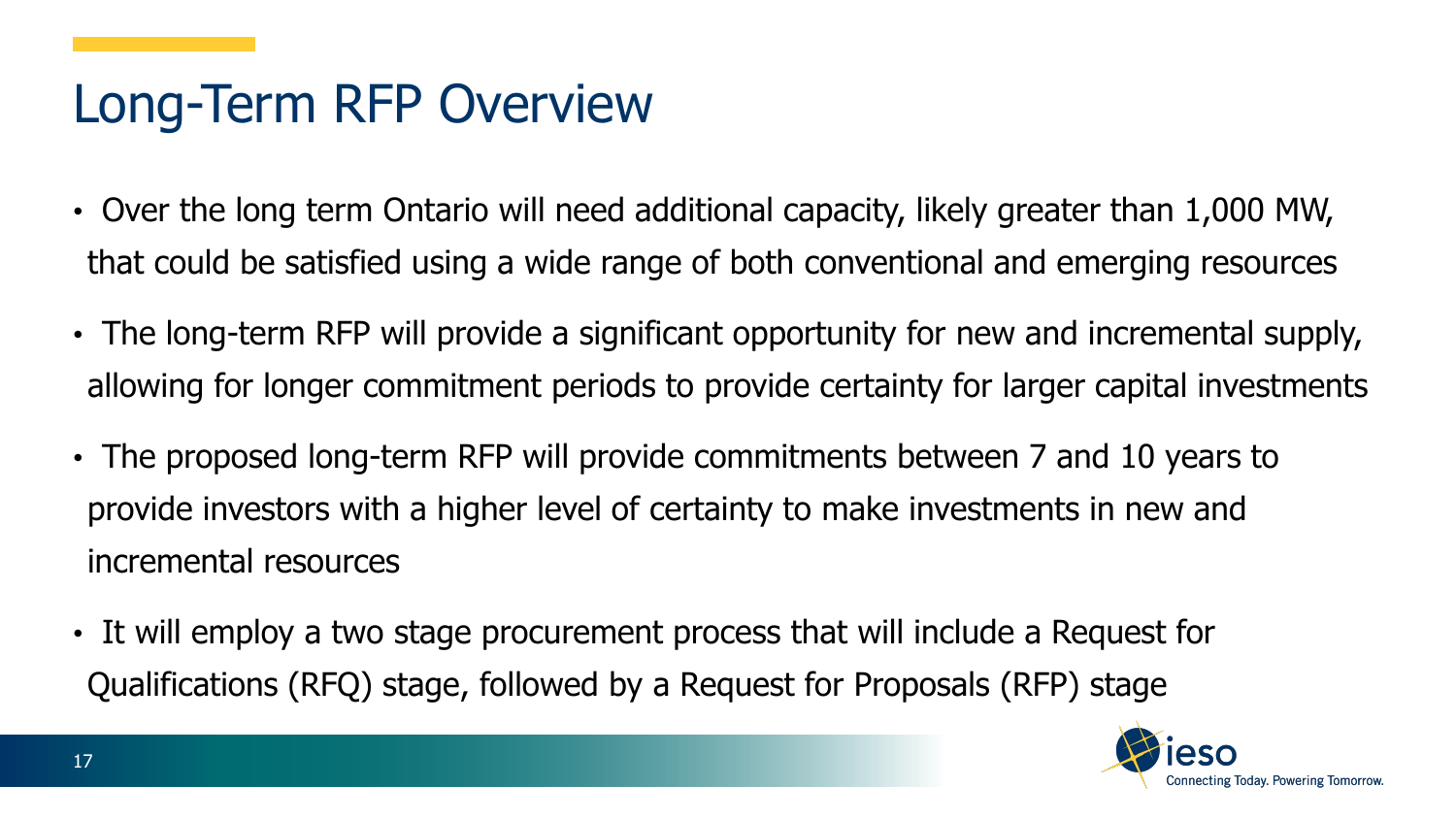### Key Considerations for the Long-Term RFP

- As the IESO is preparing the long-term RFP, a few considerations are front and centre:
- How to articulate our system needs clearly, including energy needs, operability requirements and locational considerations
- Define and advance the participation model(s) for hybrid resources
- Understand community engagement needs and expectations

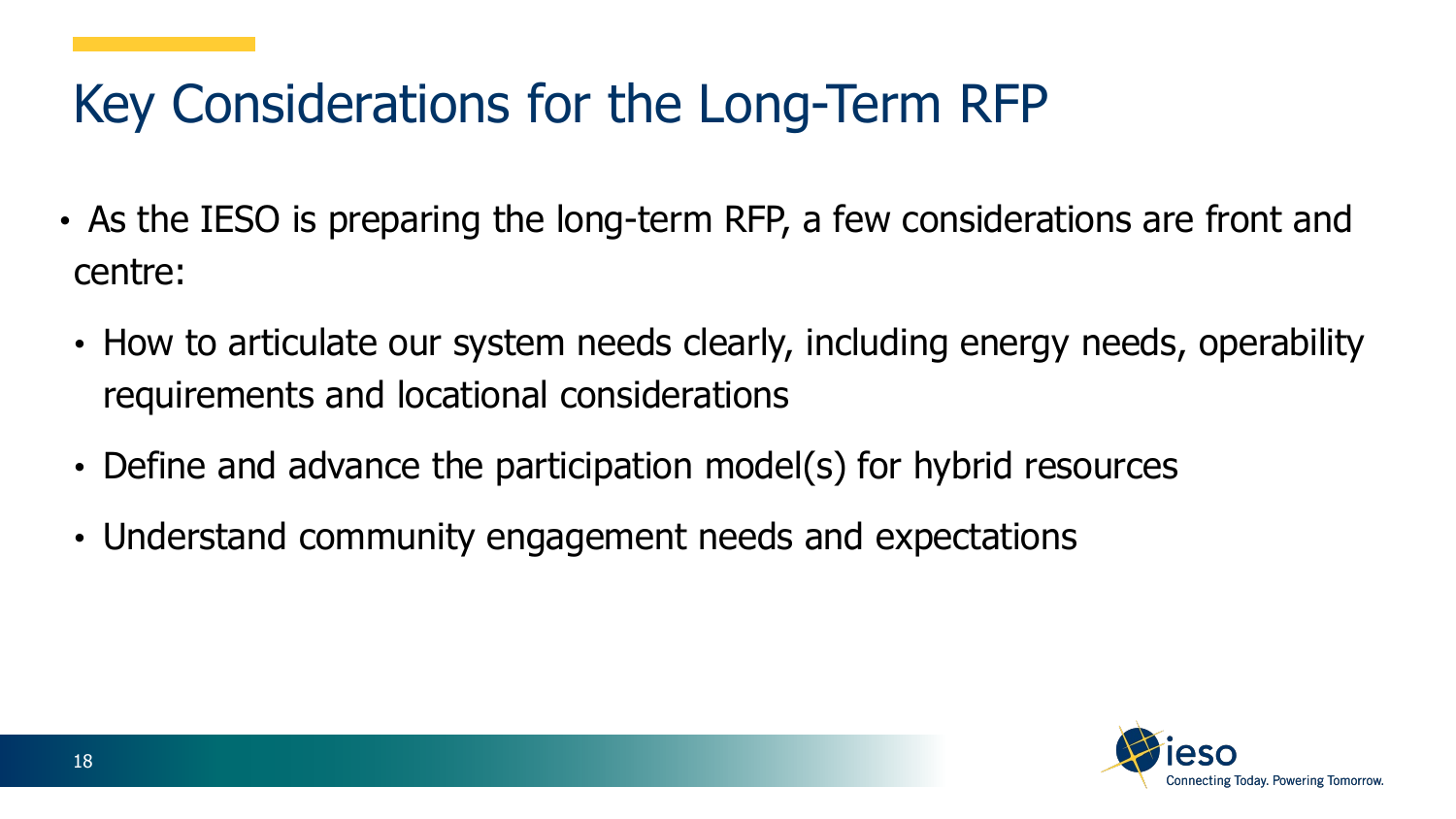#### Draft Long Term Procurement Timelines